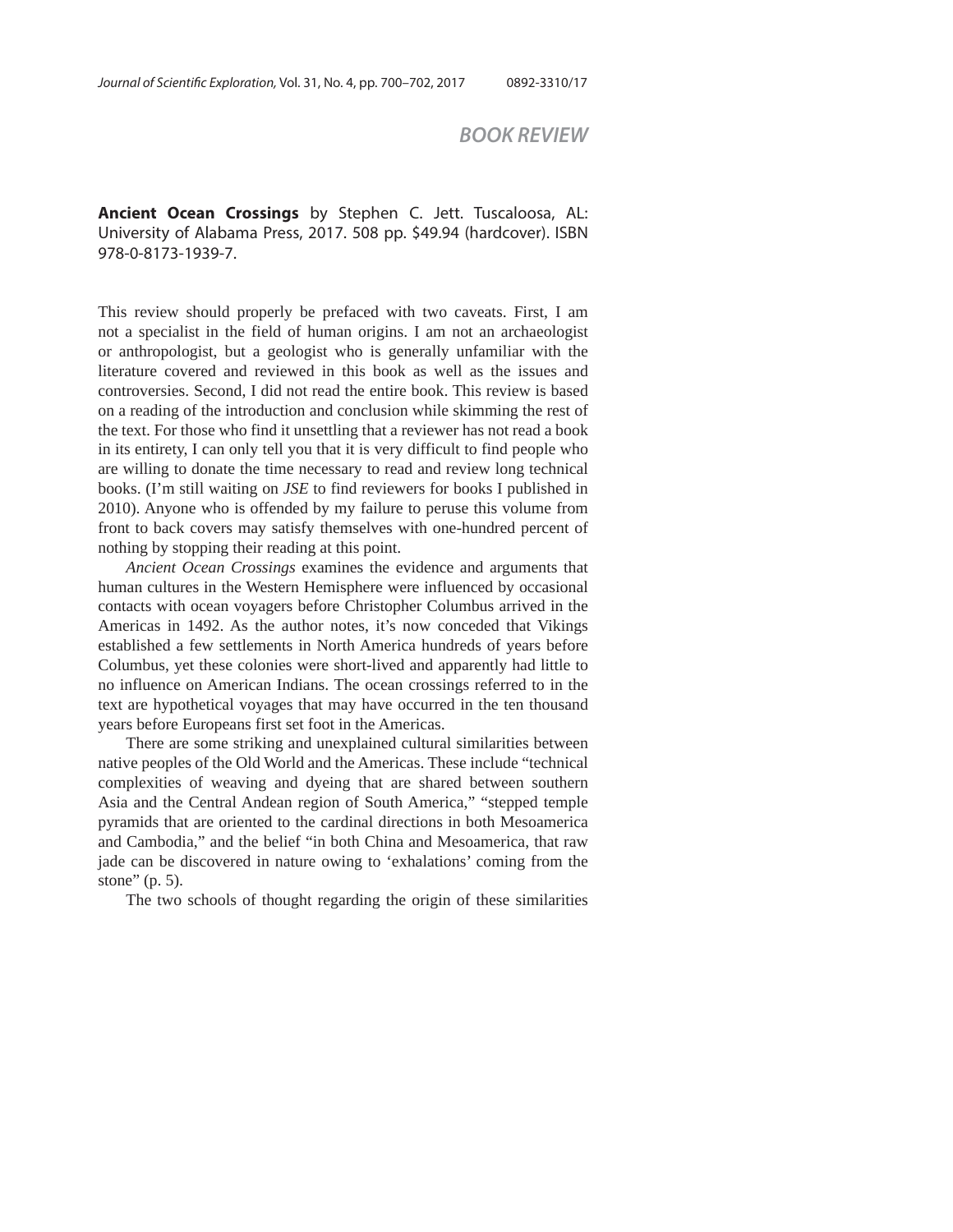are diffusionism and independent inventionism. *Ancient Ocean Crossings* is largely devoted to making the argument for the minority viewpoint of diffusionism. Diffusionists argue that it was possible for ideas and technology to diffuse between the hemi-spheres by pre-Columbian con-tact through ocean crossings. The text is divided into five parts. The first reviews "intellectual obstacles to the notion of early transoceanic contacts" (pp. 13–142). The second, third, and fourth sections treat means, motives, and opportunities for ocean crossings (pp. 143–356). The fifth section is a brief conclusion (pp. 357–361).

Having presented the arguments and evidence, both



pro and con, the author is entitled to draw a conclusion. He concludes that "crossings occurred," and that "the sum of the evidence" is definitive (p. 359). The idea that the pre-Columbian peoples of the Eastern and Western Hemispheres "were hermetically sealed off" from each other rests "upon overly simple, insufficiently tested suppositions and incompletely thoughtthrough conclusions concerning both physical geography and human capabilities" (p. 357).

The question of whether or not ancient ocean crossings occurred is a reminder that evidence regarding human origins is scant. Important questions remain poorly resolved. The author of *Ancient Ocean Crossings* appears to implicitly accept the old idea that the Americas were first settled only in late Pleistocene time by migration across the Bering Strait (pp. 2–3). Yet as I have pointed out, there is a plethora of evidence suggesting a human presence in the Western Hemisphere as early as 200,000 years before present (Deming 2013). This was corroborated a few months ago when human artifacts 130,000 years old were found at the Cerutti Mastodon site in California (Holen et al. 2017).

Another example is provided by recent finds from North Africa. Fossils from a single site in Morocco this year obliterated the idea that Homo